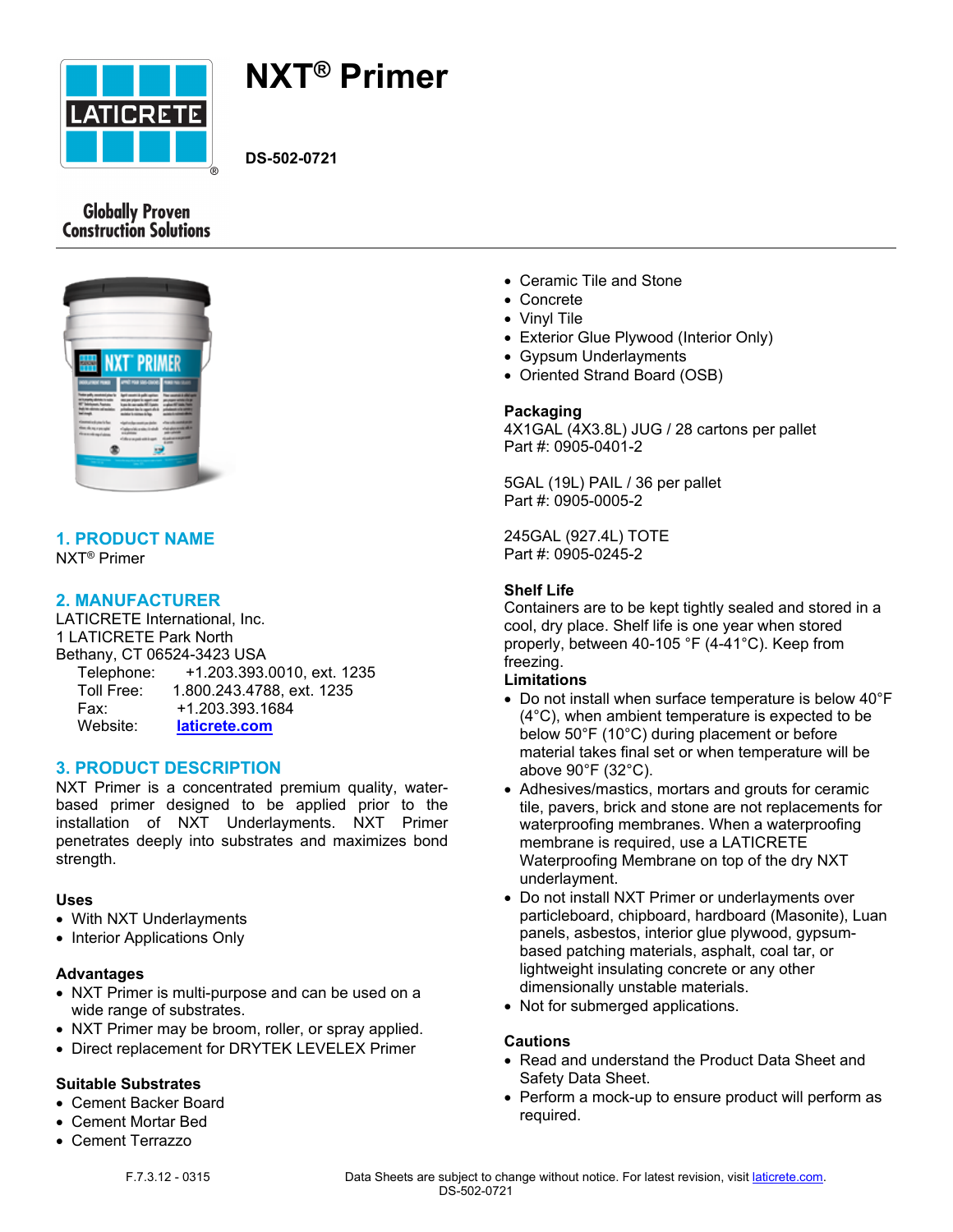- Check www.laticrete.com for any technical bulletins or updated information about the product and its application.
- NXT PRIMER is water based.
- Wear gloves and protective goggles.
- When spraying the product, avoid breathing the fine mist and use a NIOSH approved respirator.
- Contact your local LATICRETE Technical Sales Representative with any questions.
- Keep out of reach of children.

# **4. TECHNICAL DATA**





**VOC/LEED Product Information**

Meets all Federal, State & Local requirements for VOC. Actual field performance will depend on installation methods and site conditions. Specifications are subject to change without notification. Technical data shown in LATICRETE product data sheets and technical data sheets are typical but reflect laboratory test procedures conducted in laboratory conditions. Actual field performance and test results will depend on installation methods and site conditions. Field test results will vary greatly due to variability of critical job site factors.

Specifications subject to change without notification. Results shown are typical but reflect test procedures used. Actual field performance will depend on installation methods and site conditions.

#### **5. INSTALLATION**

#### **Surface Preparation**

- Refer to TDS230 Substrate Preparation and Primer Guide for LATICRETE Self-Leveling Products for more detailed substrate preparation instructions.
- NXT<sup>®</sup> self-leveling underlayments shall be installed over NXT Primer once cured; typically, 1 to 3 hours after application depending on ambient and substrate conditions. The primer turns from milky white to clear and is dry to the touch. There should be no release of primer from the substrate.
- Refer to TDS230 Substrate Preparation and Primer Guide for LATICRETE Self-Leveling Products.

clean potable water. Dilution ratio varies depending on the substrate. Mix/stir concentrate thoroughly prior to diluting.

#### **Application**

For proper application instructions refer to TDS230 SUBSTRATE PREPARATION AND PRIMER GUIDE for LATICRETE SELF-LEVELING PRODUCTS. Field visits by LATICRETE personnel are for the purpose of making technical recommendations only and not for supervising or providing quality control on the jobsite.

#### **Cleaning**

All tools and equipment should be cleaned promptly with water.

**Coverage**

#### **Mixing**

NXT® Primer is a concentrate and must be diluted with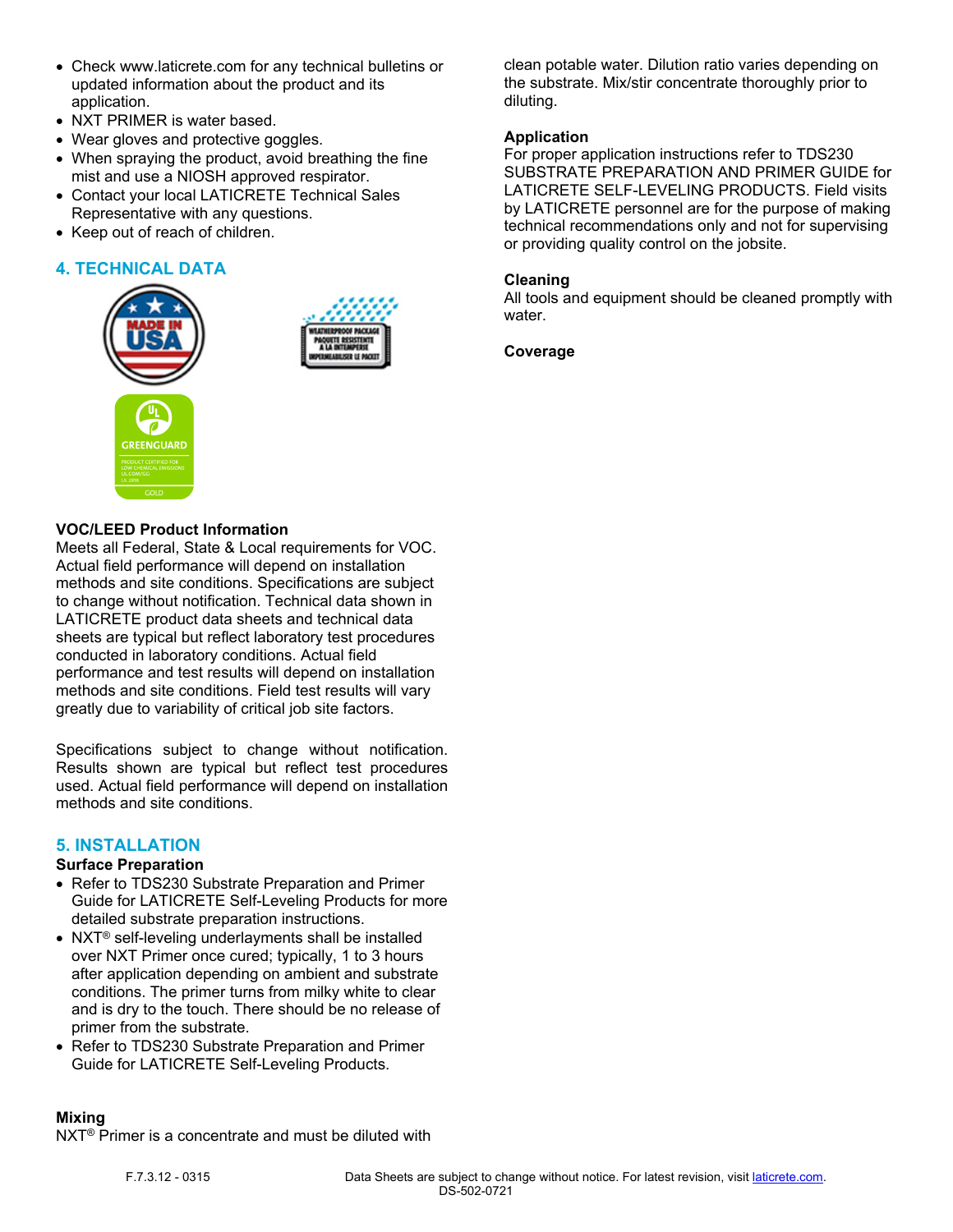| <b>Approximate Yield, Dilution, and Spread Rate</b>                                                                                                                                                                                                                                                                                                                                                                                                                            |                                                                                 |                                                              |                                                                                |                                                                                                                                                           |
|--------------------------------------------------------------------------------------------------------------------------------------------------------------------------------------------------------------------------------------------------------------------------------------------------------------------------------------------------------------------------------------------------------------------------------------------------------------------------------|---------------------------------------------------------------------------------|--------------------------------------------------------------|--------------------------------------------------------------------------------|-----------------------------------------------------------------------------------------------------------------------------------------------------------|
| <b>SUITABLE SUBSTRATES</b>                                                                                                                                                                                                                                                                                                                                                                                                                                                     | Approximate<br><b>Yield of</b><br><b>Concentrate</b><br>per gallon <sup>1</sup> | <b>Dilution</b><br>$Ratio =$<br>Primer:<br>Water             | Approximate<br><b>Spread Rate</b><br><b>Diluted with</b><br>Water <sup>2</sup> |                                                                                                                                                           |
| <b>Normal Suction:</b>                                                                                                                                                                                                                                                                                                                                                                                                                                                         | 400 ft <sup>2</sup> (37<br>m <sup>2</sup>                                       | 1:3                                                          | 100 ft <sup>2</sup> (9 m <sup>2</sup> )                                        |                                                                                                                                                           |
| <b>High-Suction:</b><br>• Dry Concrete<br>• LATICRETE SLU<br>• Cement Mortar Beds<br>• Gypsum underlayment                                                                                                                                                                                                                                                                                                                                                                     | 200 ft <sup>2</sup> (19<br>m <sup>2</sup>                                       | 1 <sup>st</sup> Coat:<br>1:5<br>2 <sup>nd</sup> Coat:<br>1:3 | 50 ft <sup>2</sup> (5 m <sup>2</sup> )                                         | <b>WATER DROP TEST</b><br>To help determine the<br>appropriate primer dilution,<br>please see TDS230 Substrate<br><b>Preparation and Primer Guide for</b> |
| <b>Exterior Glue</b><br>Plywood/OSB                                                                                                                                                                                                                                                                                                                                                                                                                                            | 400 ft <sup>2</sup> (37<br>m <sup>2</sup>                                       | 1:3                                                          | 100 ft <sup>2</sup> (9 m <sup>2</sup> )                                        | <b>LATICRETE Self-Leveling</b><br><b>Products</b>                                                                                                         |
| <b>Non-Suction:</b><br>• Ceramic<br>• Stone<br>• Quarry Tile<br>$\bullet$ VCT<br>• Sheet Vinyl<br>• Terrazzo                                                                                                                                                                                                                                                                                                                                                                   | 200 ft <sup>2</sup> (19<br>m <sup>2</sup>                                       | $1:1$ with<br><b>Slurry</b>                                  | 100 ft <sup>2</sup> (9 m <sup>2</sup> )                                        |                                                                                                                                                           |
| <b>NXT Vapor Reduction</b><br>Coating <sup>3</sup><br>Vapor Ban Primer ER 3                                                                                                                                                                                                                                                                                                                                                                                                    | 200 ft <sup>2</sup> (19<br>m <sup>2</sup>                                       | $1:1$ with<br>slurry                                         | 100 ft <sup>2</sup> (9 m <sup>2</sup> )                                        |                                                                                                                                                           |
| <b>STRATA_MAT™</b><br>STRATA_HEAT™ Mat                                                                                                                                                                                                                                                                                                                                                                                                                                         | n/a                                                                             | n/a                                                          | n/a                                                                            | * Do not use primer over<br><b>STRATA_MAT or STRATA_HEAT</b><br><b>Mat</b>                                                                                |
| 1. "Approximate yield in square feet per gallon" of concentrated<br>primer.<br>• Use this column to estimate gallons of NXT Primer to purchase.<br>2. "Approximate spread rate diluted with water", square feet per gallon of<br>diluted primer.<br>• Use this column to guide spread rate of the diluted primer.<br>3. Primer is not needed if used over moisture mitigation epoxies with sand<br>broadcast.                                                                  |                                                                                 |                                                              |                                                                                |                                                                                                                                                           |
| Example:<br>• 1000 sq. ft. concrete application rated at Normal Suction<br>1: 3 ratio is needed, 1 gallon of NXT Primer and 3 gallons of water = 4 gallons<br>• Spread rate of this mix is 100 sq. ft. per gallon, at 4 gallons = 400 sq. ft.<br>1000 sq. ft. divided by 400 sq. ft. a gallon = 2.5 gallons of NXT Primer are needed<br>• Use the "Approximate Yield of Concentrate per gallon" chart<br>• This is used to determine how many gallons of NXT Primer are needed |                                                                                 |                                                              |                                                                                |                                                                                                                                                           |

# **NXT Primer is sold as a concentrate**

# **NXT Primer is sold in the following packaging:**

- $\bullet$  1 gallon units x 4 in a case
- 5 gallon pail units